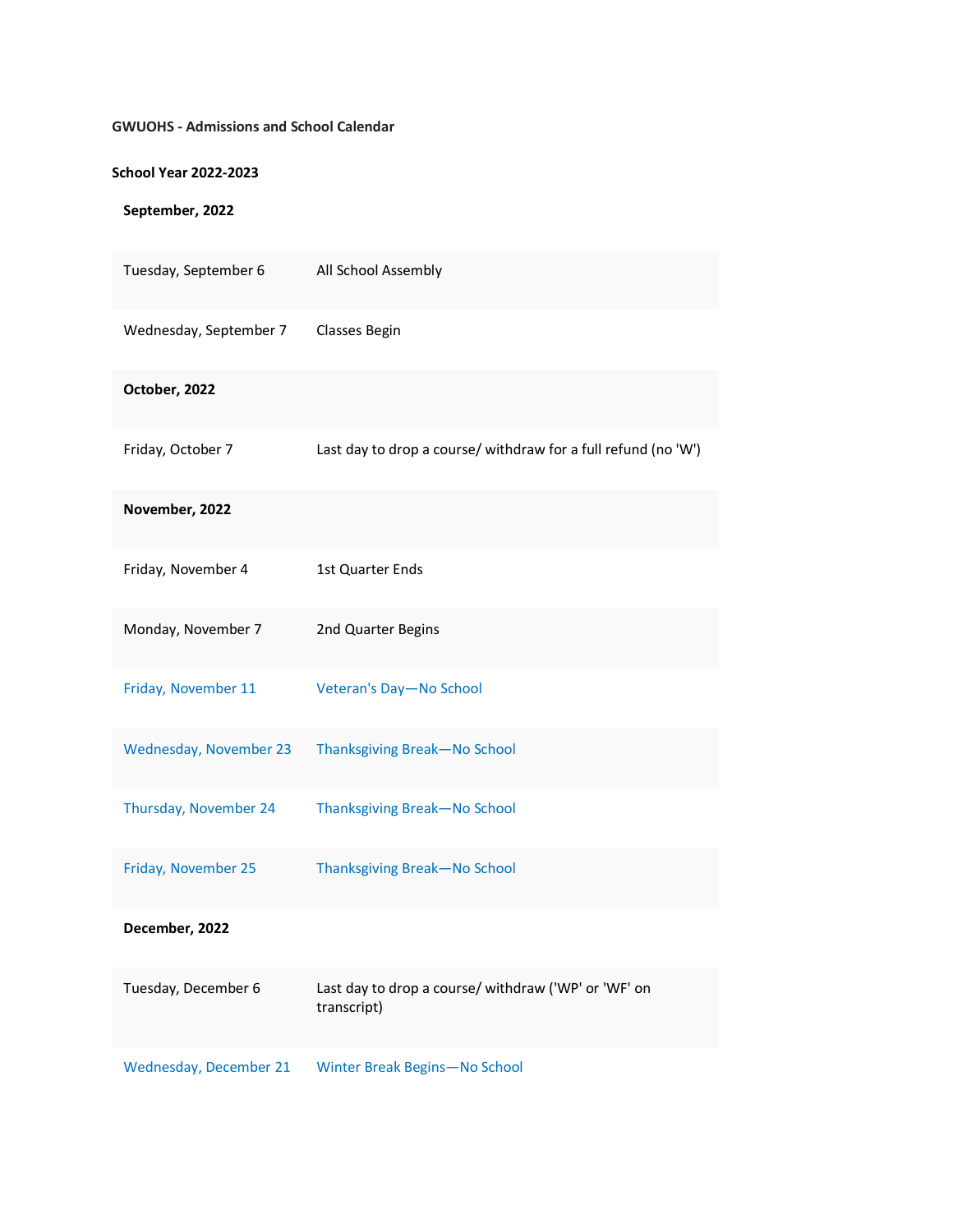| January, 2023         |                                                                |
|-----------------------|----------------------------------------------------------------|
| Wednesday, January 4  | Classes Resume/Spring AP Courses Begin                         |
| Monday, January 16    | Dr. Martin Luther King Jr. Holiday-No School                   |
| Monday, January 23    | English Exam                                                   |
| Tuesday, January 24   | Math Exam                                                      |
| Wednesday, January 25 | <b>Science Exams</b>                                           |
| Thursday, January 26  | <b>History Exams</b>                                           |
| Friday, January 27    | World Language & Electives Exams                               |
| Monday, January 30    | Semester Break Begins-No School                                |
| February, 2023        |                                                                |
| Tuesday, February 7   | All School Assembly                                            |
| Wednesday, February 8 | Spring Term Classes Begin                                      |
| Monday, February 20   | Presidents' Day-No School                                      |
| <b>March, 2023</b>    |                                                                |
| Friday, March 10      | Last day to drop a course/ withdraw for a full refund (no 'W') |
| <b>April, 2023</b>    |                                                                |